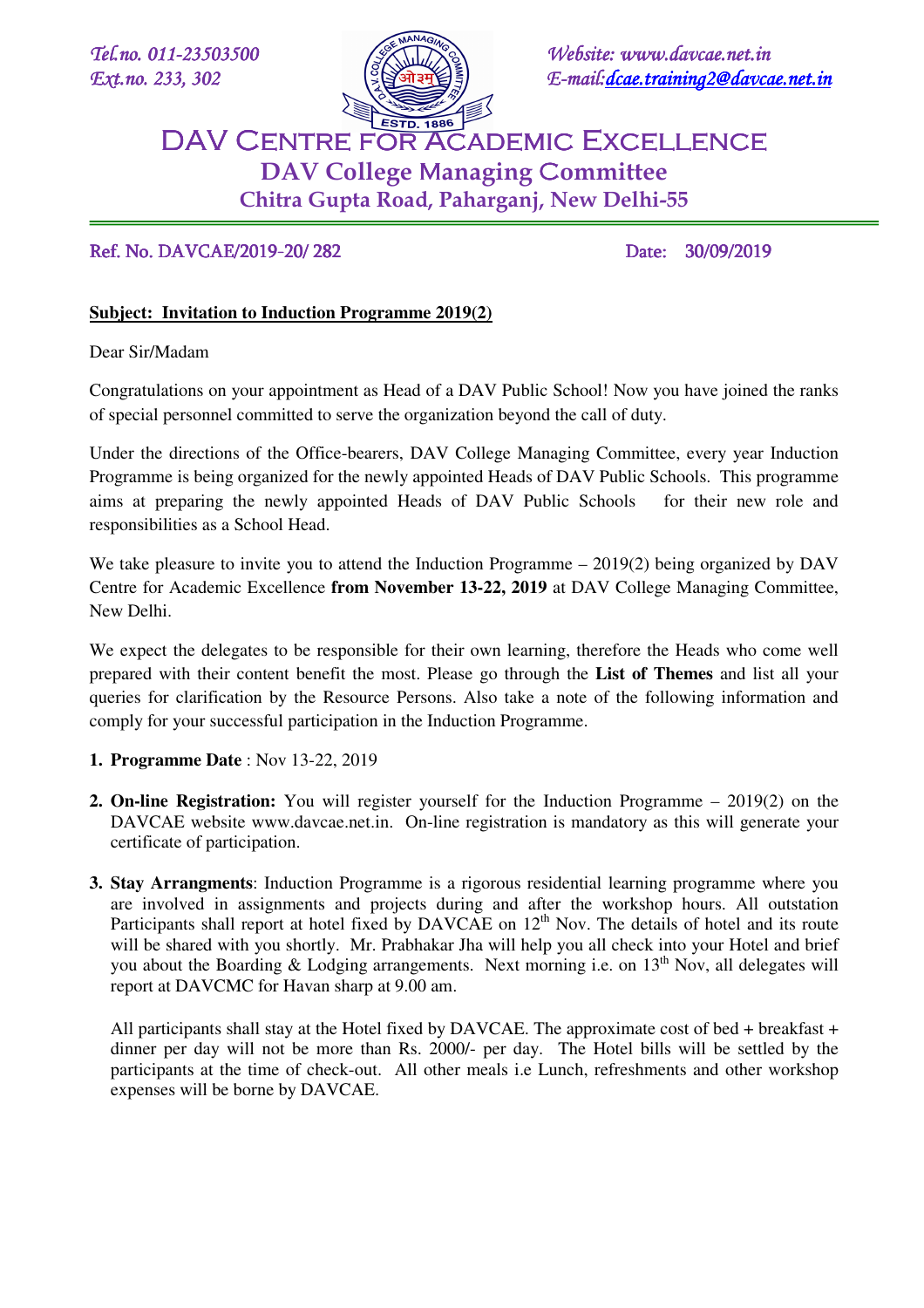E



*Tel.no.* 011-23503500 **3503500 3503500 3503500** *3503500 3503500 3503500*  $Ext. no. 233, 302$   $\leq$   $\leq$   $\frac{1}{2}$   $\leq$   $\leq$   $\frac{1}{2}$   $\leq$   $\leq$   $\leq$   $\leq$   $\leq$   $\leq$   $\leq$   $\leq$   $\leq$   $\leq$   $\leq$   $\leq$   $\leq$   $\leq$   $\leq$   $\leq$   $\leq$   $\leq$   $\leq$   $\leq$   $\leq$   $\leq$   $\leq$   $\leq$   $\leq$   $\leq$   $\leq$ 

# DAV CENTRE FOR ACADEMIC EXCELLENCE **DAV College** M**anaging** C**ommittee Chitra Gupta Road, Paharganj, New Delhi-55**

Ref. No. DAVCAE/2019-20/282 Date: 30/09/2019

- **4. Daily Havan**: A significant part of the training is to understand the Vedic Philosophy and learning the procedure for performing Havan. During the Induction Programme you will begin each day by performing Havan Yajna sharp at 9.00 am daily. All participants are expected to be punctual for Havan.
- **5. Training Curriculum:** School administration, finance and academics are the major components of the training curriculum of Induction Programme. You are required to thoroughly read through the DAVCMC's Administrative Manual for Public Schools that list norms and procedure prescribed by DAVCMC on all issues pertaining to school administration and financial management. On the DAVACMC website www.davcmc.net.in homepage, please click on the Online Communication Module and login using your school's Username & Password. Now you can have access to the online copy of DAVCMC's Administrative Manual to download, printing and read before coming for IP.
- 6. **Course Fee:** An amount of Rs. 10000/- will be charged as **Course Fee** in the form of DD/ Multicity cheque in favour **'DAV Centre for Academic Excellence".** It may either be sent by post or deposited during the program at Delhi. Kindly note that this course fee will cover the Workshop expenses only. The expense on stay arrangements has to be borne by the participants.

## 7. **Important:**

- Please go through the attached list of topics and email to us all your queries and doubts specially pertaining to DAVCMCs rules and guidelines for school administration, financial management and legal issues. Your emails should reach us by Oct 25, 2019 on email id – *dcae.training2@davcae.net.in*.
- Bring your laptop along with pen drive and internet devises i.e. Dongle for the workshop.
- Before coming here generate **Gmail id and send a mail to rajnijabalia@gmail.com just your name and school's name**
- It will help us connect all participants and training team on Google platform for sharing their ideas and initiatives and training material also.
- The Weather will be cold in those days. Bring suitable clothes along with.